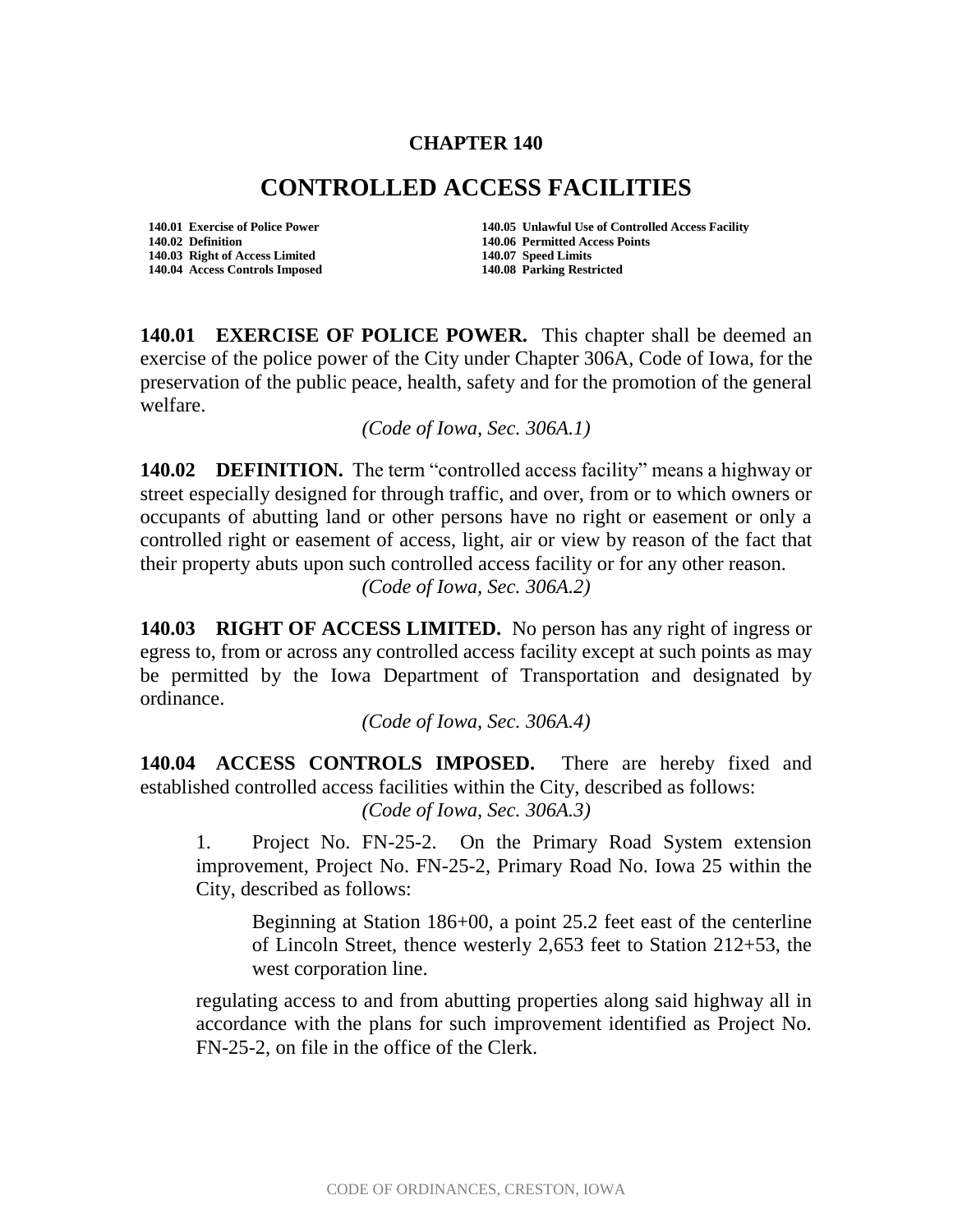2. Project No. U-83. On the Primary Road System extension improvement, Project No. U-83, Primary Road No. 34 within the City, described as follows:

From Station 361+21.8 to Station 392+49

regulating access to and from abutting properties along said highway all in accordance with the plans for such improvement identified as Project No. U-83 on file in the office of the Clerk.

**140.05 UNLAWFUL USE OF CONTROLLED ACCESS FACILITY.** It is unlawful for any person to:

*(Code of Iowa, Sec. 306A.3)* 

1. Cross Dividing Line. Drive a vehicle over, upon or across any curb, central dividing section, or other separation or dividing line on such controlled access facilities.

2. Turns. Make a left turn or a semicircular or U-turn except through an opening provided for that purpose in the dividing curb section, separation or line.

3. Use of Lanes. Drive any vehicle except in the proper lane provided for that purpose and in the proper direction and to the right of the central dividing curb, separation section or line.

4. Enter Facility. Drive any vehicle into the controlled access facility from a local service road except through an opening provided for that purpose in the dividing curb or dividing section or dividing line which separates such service road from the controlled access facility property.

**140.06 PERMITTED ACCESS POINTS.** Points of access are hereby permitted as follows:

*(Code of Iowa, Sec. 306A.4)* 

1. The compiled list furnished by the Iowa Highway Commission of drives and entrances provided for access under the improvement specified as Project No. U-83-(8), FU-83(8) and U-83 is hereby recorded as follows: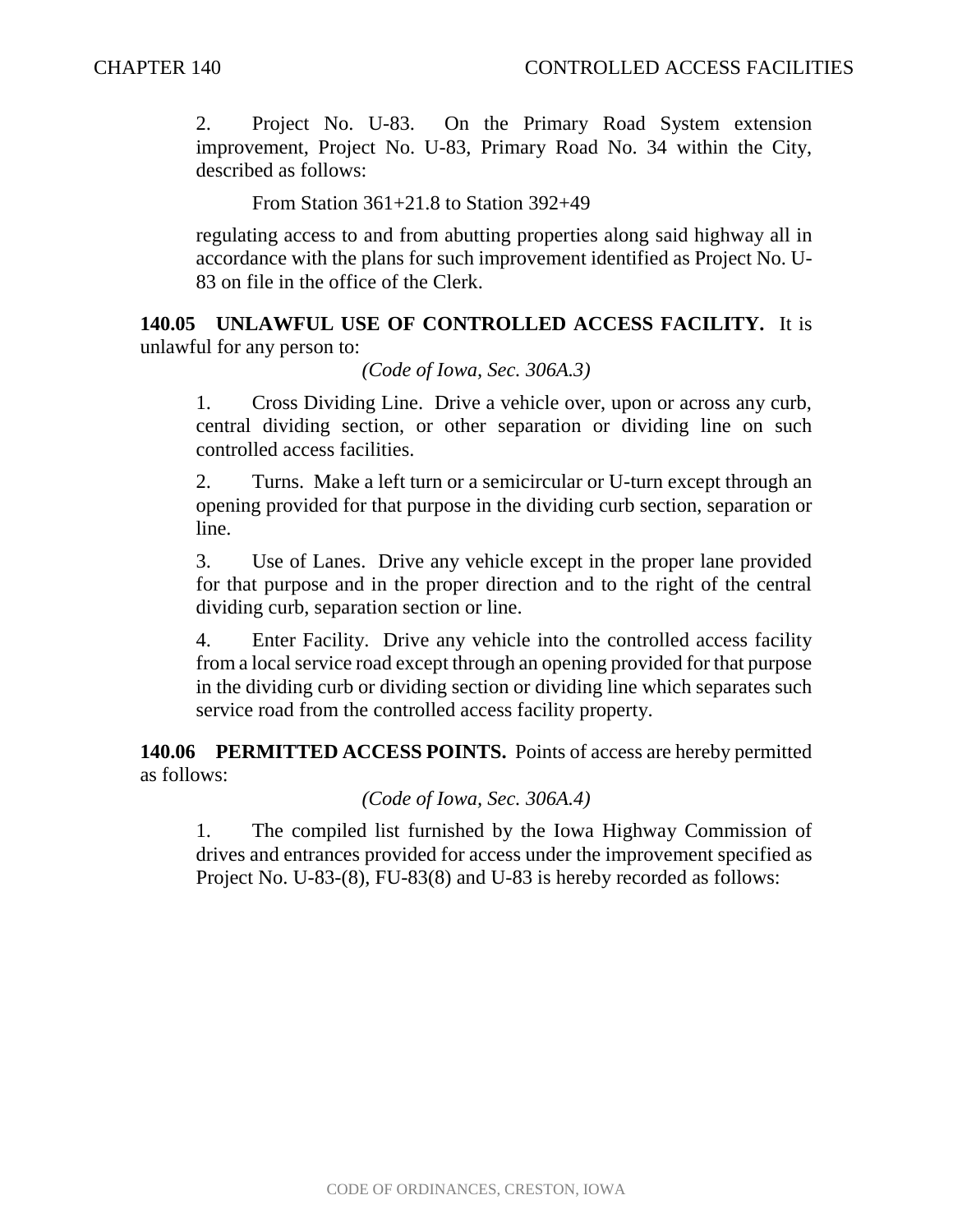| <b>STATION</b> | <b>SIDE OF</b> | <b>CURB OPENING</b> | <b>USE OF ENTRANCE</b> |
|----------------|----------------|---------------------|------------------------|
|                | <b>STREET</b>  | <b>WIDTH</b>        |                        |
| $361 + 40$     | Right          | 18 feet             | Residential            |
| $361 + 70$     | Right          | 35 feet             | Commercial             |
| $361 + 82$     | Left           | 18 feet             | Residential            |
| $362 + 80$     | Left           | 35 feet             | Commercial             |
| $363 + 20$     | Right          | 35 feet             | Commercial             |
| $364 + 31$     | Left           | 35 feet             | Commercial             |
| $365+40$       | Right          | 18 feet             | Residential            |
| $365 + 41$     | Left           | 18 feet             | Residential            |
| $367 + 10$     | Left           | 18 feet             | Residential            |
| $368 + 15$     | Left           | 18 feet             | Residential            |
| $373 + 30$     | Right          | 18 feet             | Residential            |
| $374 + 57$     | Right          | 18 feet             | Residential            |
| $375 + 30$     | Left           | 35 feet             | Commercial             |
| $376 + 45$     | Right          | 18 feet             | Residential            |
| $376 + 98$     | Left           | 45 feet             | Joint Commercial       |
| $377 + 48$     | Right          | 18 feet             | Residential            |
| $378 + 50$     | Right          | 18 feet             | Residential            |
| $380 + 12$     | Right          | 18 feet             | Residential            |
| $380 + 63$     | Left           | 18 feet             | Residential            |
| $380 + 70$     | Right          | 24 feet             | Residential            |
| $381 + 40$     | Right          | 45 feet             | Commercial             |
| $383 + 25$     | Left           | 24 feet             | Residential            |
| $383 + 98$     | Right          | 35 feet             | Commercial             |
| $384 + 68$     | Right          | 35 feet             | Commercial             |
| $384 + 90$     | Left           | 35 feet             | Commercial             |
| $385 + 87$     | Right          | 35 feet             | Commercial             |
| $385 + 89$     | Left           | 24 feet             | Commercial             |
| $386 + 83$     | Left           | 18 feet             | Residential            |
| $387 + 87$     | Left           | 18 feet             | Residential            |
| 388+02         | Right          | 18 feet             | Residential            |
| $388 + 11$     | Left           | 18 feet             | Residential            |
| $389 + 10$     | Left           | 18 feet             | Residential            |
| $389 + 37$     | Right          | 35 feet             | Joint Commercial       |
| 389+95         | Right          | 35 feet             | Joint Commercial       |
| $390 + 08$     | Left           | 18 feet             | Residential            |
| $391 + 74$     | Right          | 18 feet             | Residential            |
| $392 + 60$     | Right          | 35 feet             | Joint Commercial       |
| $393 + 70$     | Right          | 24 feet             | Joint Residential      |
| $396 + 45$     | Right          | 45 feet             | Commercial             |
| $398 + 70$     | Right          | 35 feet             | Commercial             |
| $398 + 82$     | Left           | 35 feet             | Commercial             |
| $400 + 52$     | Left           | 35 feet             | Commercial             |
| $401 + 18$     | Left           | 35 feet             | Commercial             |
| $402 + 44$     | Left           | 35 feet             | Commercial             |
| $404 + 30$     | Right          | 24 feet             | <b>Street</b>          |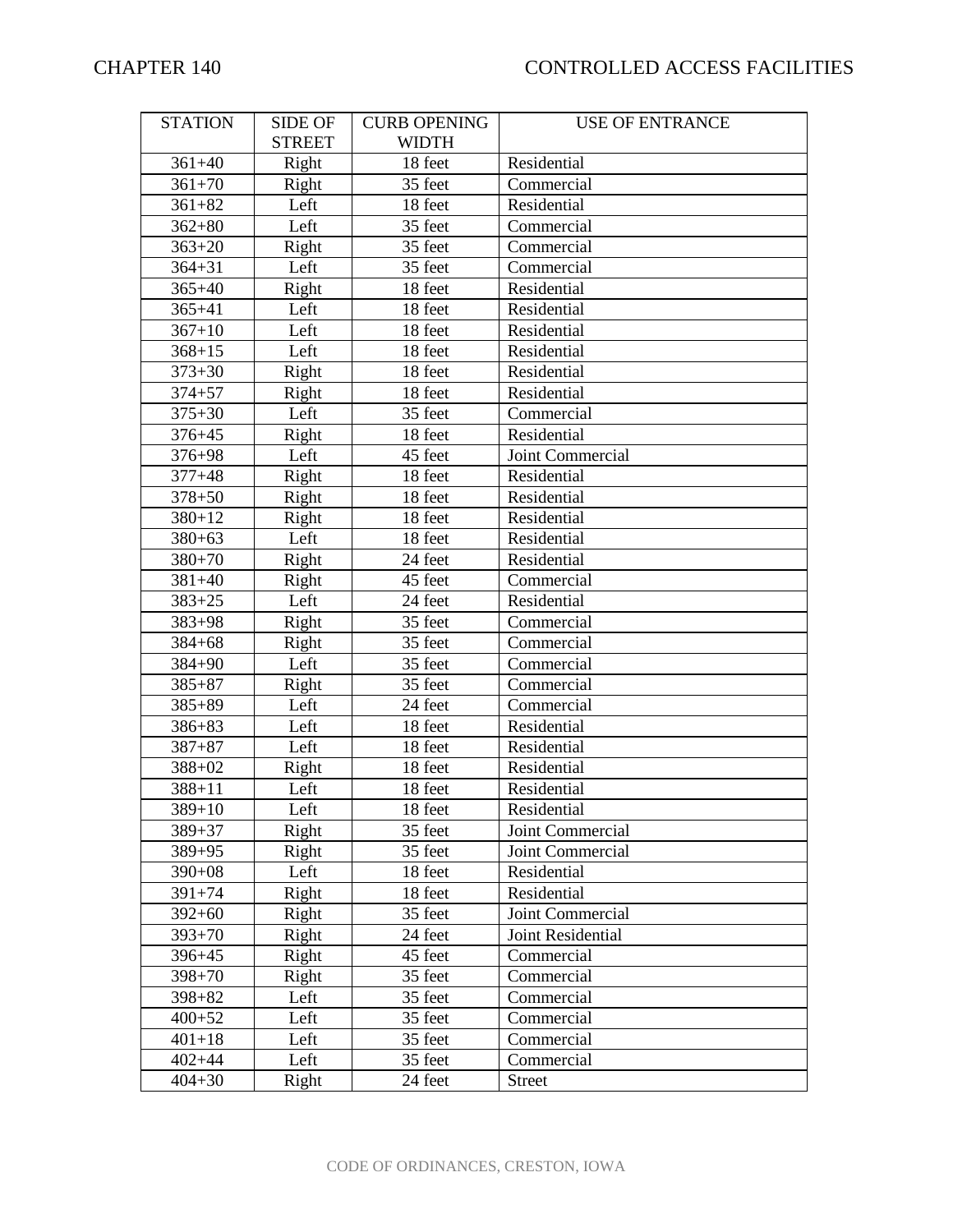| $408 + 29$   | Left  | 24 feet | Alley                        |
|--------------|-------|---------|------------------------------|
| $411 + 02$   | Right | 18 feet | Farm                         |
| $412 + 65$   | Left  | 45 feet | <b>Commercial and Alley</b>  |
| $414 + 65$   | Left  | 45 feet | <b>Street</b>                |
| $417 + 21$   | Left  | 35 feet | Commercial                   |
| $419 + 95$   | Right | 35 feet | Joint Commercial             |
| $422 + 99.7$ | Right | 24 feet | Alley                        |
| $422 + 99.7$ | Left  | 24 feet | Alley                        |
| $423 + 36$   | Left  | 35 feet | Commercial                   |
| $423 + 40$   | Right | 35 feet | Commercial                   |
| $423 + 93$   | Left  | 35 feet | Commercial                   |
| $424 + 03$   | Right | 35 feet | Commercial                   |
| $425 + 18$   | Right | 35 feet | Commercial                   |
| $425 + 28$   | Left  | 35 feet | Commercial                   |
| $425 + 83$   | Left  | 35 feet | Commercial                   |
| $426 + 03$   | Right | 35 feet | Joint Commercial             |
| $426 + 20$   | Left  | 20 feet | Alley                        |
| $426 + 58$   | Left  | 35 feet | Commercial                   |
| $427 + 23$   | Left  | 35 feet | Commercial                   |
| $429 + 46.6$ | Left  | 35 feet | <b>Commercial and Alley</b>  |
| $429 + 50$   | Right | 45 feet | Commercial and Alley         |
| $430 + 37.5$ | Right | 35 feet | Commercial                   |
| $430 + 38$   | Left  | 35 feet | Commercial                   |
| $431 + 85$   | Right | 35 feet | Commercial                   |
| $432 + 81$   | Left  | 24 feet | Alley                        |
| $432 + 81$   | Right | 45 feet | Commercial and Alley         |
| $434 + 51$   | Left  | 45 feet | Commercial                   |
| $436 + 21.1$ | Right | 24 feet | Alley                        |
| $436 + 21.1$ | Left  | 24 feet | Alley                        |
| $438 + 40$   | Left  | 35 feet | Commercial                   |
| $439 + 35$   | Right | 35 feet | Commercial and Alley         |
| $439 + 41$   | Left  | 24 feet | Alley                        |
| $440+00$     | Left  | 35 feet | Commercial                   |
| $442 + 29$   | Right | 24 feet | Commercial                   |
| 442+60.9     | Right | 24 feet | Alley                        |
| $442 + 55$   | Left  | 35 feet | <b>Residential and Alley</b> |
| $443 + 10$   | Right | 35 feet | Commercial                   |
| $445 + 25$   | Left  | 35 feet | Commercial                   |
| $445 + 49$   | Right | 35 feet | Commercial                   |
| $445 + 79$   | Left  | 35 feet | Commercial and Alley         |
| $446 + 30$   | Right | 35 feet | Commercial                   |
| $447 + 17$   | Right | 35 feet | Joint Commercial             |
| $448 + 35$   | Right | 24 feet | Commercial                   |
| $449 + 15$   | Left  | 45 feet | Commercial and Alley         |
| $450 + 21$   | Left  | 35 feet | Commercial                   |
| $450 + 83$   | Right | 40 feet | <b>Street</b>                |
| $451 + 43$   | Right | 18 feet | Residential                  |
| $452 + 41$   | Right | 18 feet | Residential                  |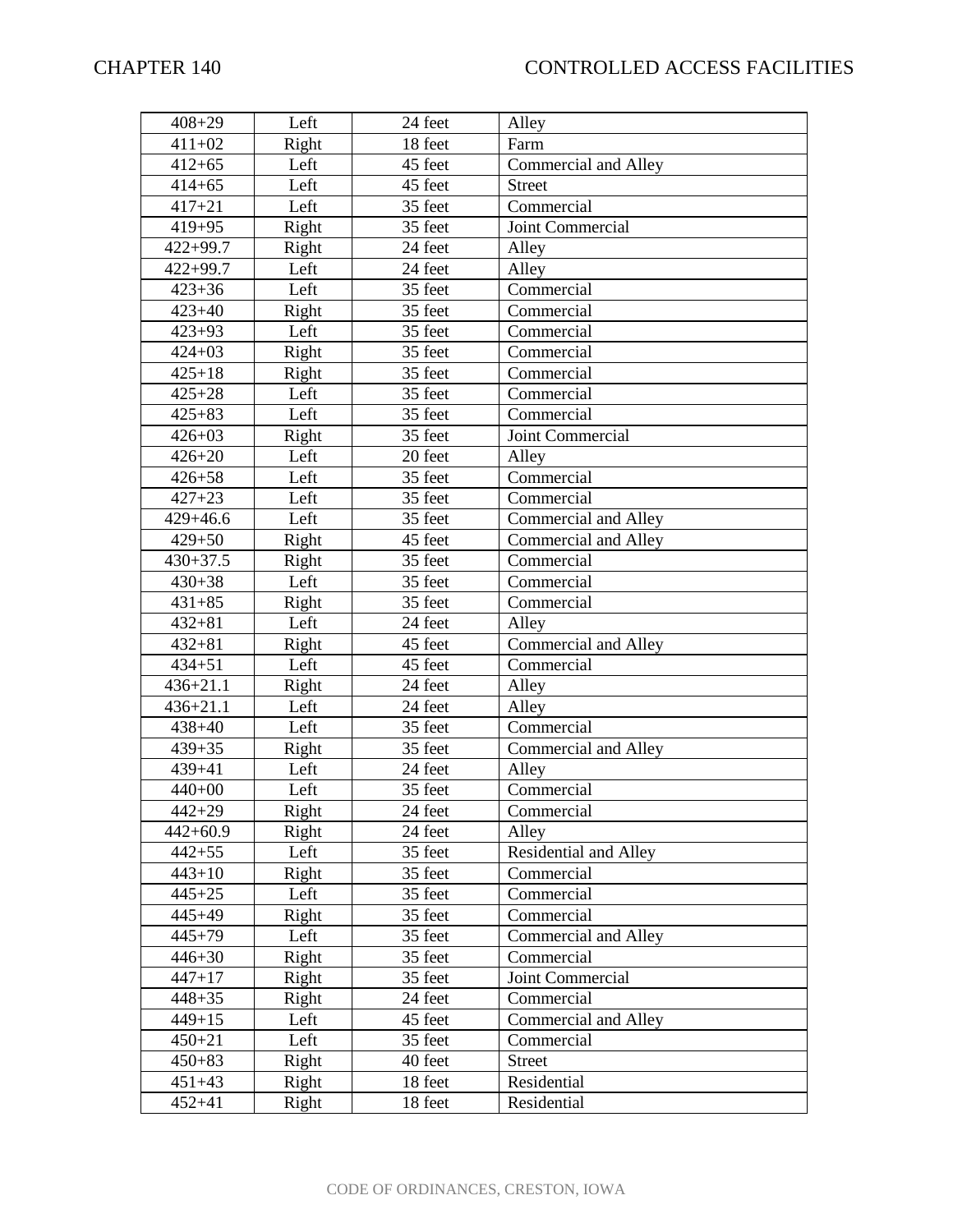| $452 + 57$ | Left  | 45 feet | Joint Commercial |
|------------|-------|---------|------------------|
| $453 + 18$ | Right | 35 feet | Commercial       |
| $455+00$   | Left  | 35 feet | Commercial       |
| $463+90$   | Right | 45 feet | Commercial       |

On Primary Road No. Iowa 25 (New York Avenue) from the intersection with Taylor Street northeasterly to Sumner Avenue.

| <b>STATION</b> | <b>SIDE OF</b> | <b>CURB OPENING</b> | <b>USE OF ENTRANCE</b> |
|----------------|----------------|---------------------|------------------------|
|                | <b>STREET</b>  | <b>WIDTH</b>        |                        |
| $1391 + 83$    | Left           | 24 feet             | Joint Residential      |
| $1393 + 93$    | Left           | 18 feet             | Residential            |
| $1397+60$      | Right          | 18 feet             | Park                   |
| $1398 + 96$    | Right          | 22 feet             | Commercial             |
| 1398+96        | Left           | 16 feet             | Residential            |
| $1399 + 48$    | Left           | 15 feet             | Residential            |
| $1400+08$      | Left           | 16 feet             | Residential            |
| $1401 + 06$    | Left           | 16 feet             | Residential            |
| $1401 + 87$    | Right          | 35 feet             | Commercial             |
| $1403+00$      | Left           | 20 feet             | Residential            |
| $1403 + 23$    | Right          | 45 feet             | Commercial             |
| $1404 + 10$    | Left           | 22 feet             | Commercial             |

On Primary Road No. Iowa 25 (Sumner Avenue) from intersection with Taylor Street northerly to New York Avenue.

| <b>STATION</b> | SIDE OF       | <b>CURB OPENING</b> | USE OF ENTRANCE |
|----------------|---------------|---------------------|-----------------|
|                | <b>STREET</b> | <b>WIDTH</b>        |                 |
| $1405 + 15$    | Left          | 35 feet             | Commercial      |
| $1407 + 14$    | Right         | 35 feet             | Commercial      |
| $1407+92$      | Right         | 35 feet             | Commercial      |

**140.07 SPEED LIMITS.** The maximum speed limits on said projects are hereby established as follows:

1. The speed limit on New York Avenue from the south corporation line (Station 361+21.8) to a point 83 feet southwest of Smith Street (Station 369+00) is 45 miles per hour.

2. The speed limit from a point 83 feet southwest of Smith Street (Station 369+00) to the intersection of New York Avenue with Taylor Street (Station 392+49) is 35 miles per hour.